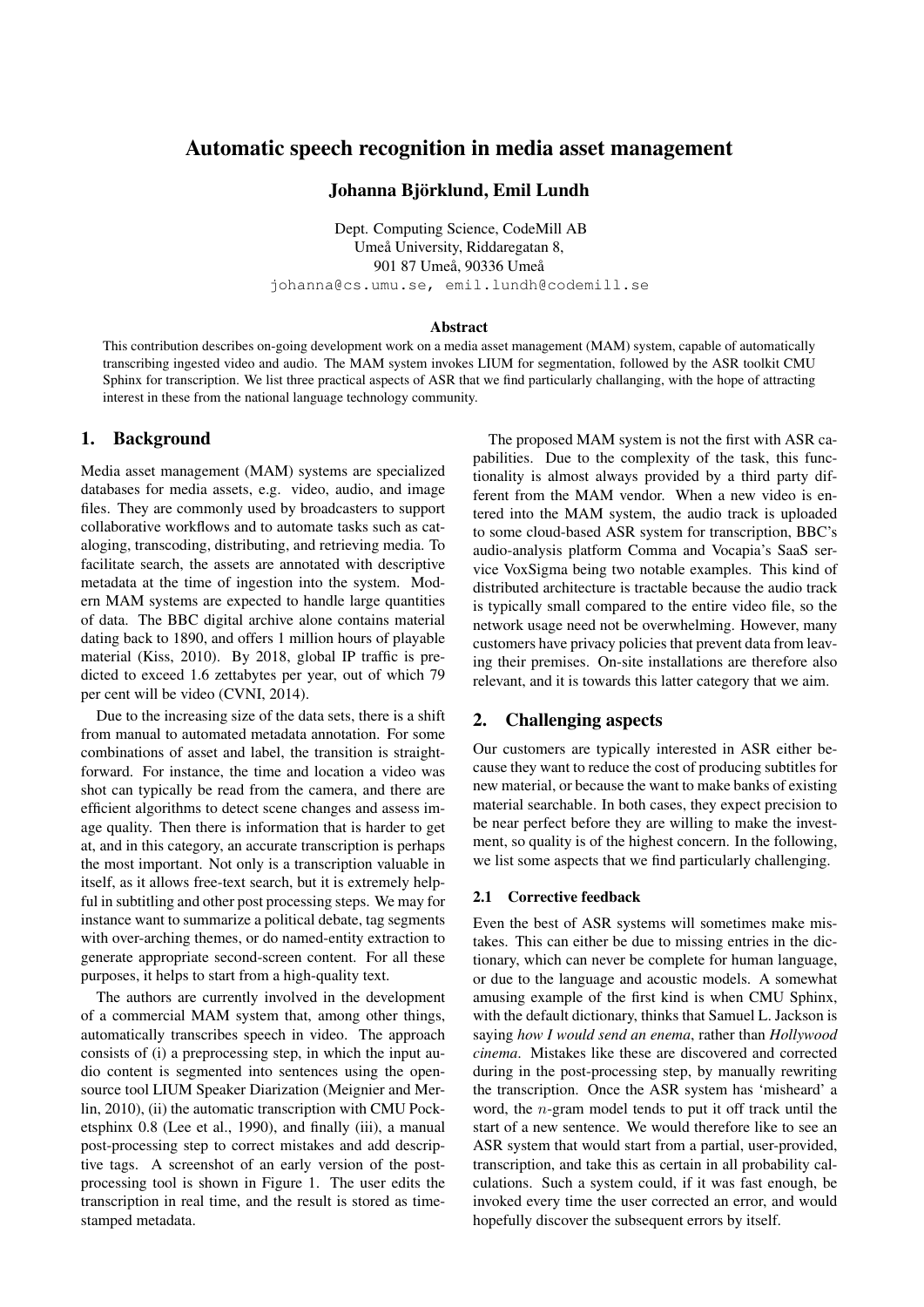

Figure 1: The transcription tool for a MAM system under development.

# 2.2 Structured language models

Another way to improve accuracy would be to use a more structured language model than n-grams, one that also took into account the grammatical structure of what was being said. The advantage would be that the system could recover from an error sooner, perhaps at the beginning of the next phrase or clause. It is clear that the language model in question would have to be extremely robust to cope with noise and uncertainty in the input. For this reason, formalisms such as probabilistic phrase-structure grammars are probably not appropriate. There are however more recent alternatives that may be worth investigating, for example probabilistic lexicalized tree-insertion grammars (Schabes and Waters, 1995; Hwa, 1998).

We believe that grammatically correct sentences, with appropriate punctuation and capitalization, would improve the user experience, even if the total number of correct words is unchanged. It would also be interesting to know if quality could be improved by first finding the verbs of a sentence, and then growing clauses around them. About a seventh of the approximately 170 000 words in current use in the second edition of the Oxford English Dictionary are verbs, so one could consider using CMU Sphinx to mark these out, and then use Kaldi speech recognition toolkit, which is supposedly good for large-vocabulary ASR (Povey et al., 2011), to fill in the blanks between.

### 2.3 Automatic quality assessment

The final challenge that we want to mention here is that of automatically detecting poor transcription. There may not be time to manually check the entire transcription, so it would be nice if the system notified the user when the likelihood for a segment is particularly low. The CMU Sphinx does assign a score to its transcriptions, but it appears that this score is largely determined by the length of the transcribed sentence. In addition, the next-best sentences offered are rarely an improvement. Automatic assessment is a difficult problem, but if the same unlikely word sequence appears several times in a transcription, then there is reason to believe the that there is a word missing in the dictionary. Compare for example the transcribed *want horsemen agencies* with the actual and more likely *law enforcement agencies* in a speech by Barack Obama from 2007 (see Fig. 1).

# Acknowledgements

We are thankful to Joel Långström, Christina Svensson, and Urban Söderberg at CodeMill AB for their work on the implementation, and to Raja Kuppuswamy at Last-mile Consulting for his helpful advice. We also acknowledge the support of the EU FP7 project MICO.

# **References**

- CVNI. 2014. The zettabyte era trends and analysis. Technical report, Cisco Systems, Inc.
- R. Hwa. 1998. An empirical evaluation of probabilistic lexicalized tree insertion grammars. In *Proc. ACL 1998*, pages 557–563, Stroudsburg, PA, USA. Association for Computational Linguistics.
- J. Kiss. 2010. In the BBC archive. In *Tech Weekly*. Guardian News & Media Ltd, August.
- K.-F. Lee, H.-W. Hon, and R. Reddy. 1990. An overview of the Sphinx speech recognition system. *IEEE Transactions on Acoustics, Speech and Signal Processing*,  $38(1)$ :  $35 - 45$ , January.
- S. Meignier and T. Merlin. 2010. LIUM spkdiarization: